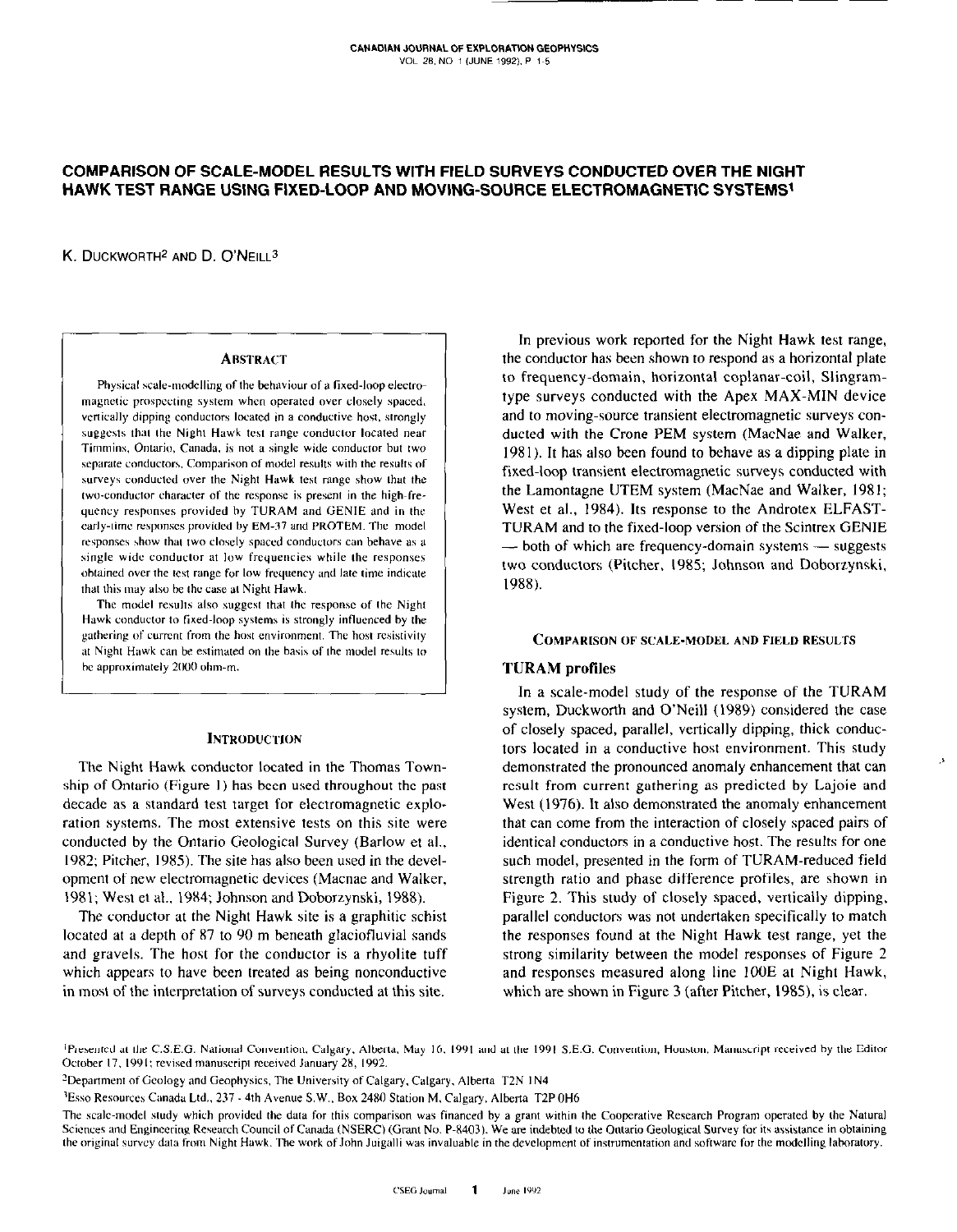

Fig. 1. The Night Hawk test range is located 20 miles east of Timmins. Ontario, in the northeast corner of the Thomas township.

The outstanding feature common to both the scale-model and field results is the strong enhancement of the part of the anomaly which, in the model, is located over the conductor which is most distant from the transmitter. In the low-frequency scale-model profiles, this anomaly becomes so weak that the response could he interpreted as being due to a single conductor with a width equal to the combined width of the two conductors. It is also notable that the anomaly associated with this second conductor in Figure 2 migrates away from the transmitter as the frequency rises, until at 200 kHz the anomaly peak is displaced off the conductor. A very similar migration is also present in the Night Hawk profiles of Figure 3. These similarities suggest that the Night Hawk conductor also consists of two closely spaced conductors located in a conductive host rock.



Fig. 2. Scale-model TURAM profiles over closely spaced identical graphite slab conductors in a conductive host show pronounced enhancement and phase inversion at high frequencies due to current gathering. The selective enhancement of the anomaly over the canductor most distant from the transmitter is also notable.

Drilling. which only penetrated a short distance into the centre of the conductive zone indicated by the geophysical results, found nonconductive material (Barlow, pers. comm.). This led to an interpretation of the conductor as a tightly folded synclinal structure. We did not conduct tests of a synclinal model because the modelling project that produced these results did not set out to simulate the responses from the Night Hawk test range. The strong similarity between the model responses and the field responses from Night Hawk became evident after the model study had been completed.

The enhancement effects shown by the scale-model results in Figure 2 can be compared with the responses for the same conductors located in free space, which are shown in Figure 4. The free-space scale-model profiles show almost identical field strength ratio (FSR) anomalies for all frequencies. with little phase difference anomaly above IO kHz. This shows that in free space these conductors responded at the inductive limit for all frequencies above IO kHz. Also notable is the lack of a phase inversion in the free-space model profiles of Figure 4 of the type shown in Figure 2 at 400 kHz.

The similarity between the model profiles of Figure 2 and the Night Hawk profiles of Figure 3 is lacking only in that the Night Hawk profiles do not show phase inversion. It appears that the frequencies used in the field surveys conducted at Night Hawk were not high enough to cause phase inversion.

Table I, which was constructed from the modelling responses obtained by Duckworth and O'Neill (1989), shows the host resistivities which, in the field, will give the same current-gathering effects that were seen in the model. This table was constructed for a linear scaling factor of 1 to 1000. The column of resistivities below the model frequency of 400 kHz would produce a condition well beyond the point of transition to phase-inverted response. The resistivities in the column below the model frequency of 100 kHz will give responses which are close to phase inversion. The apparent approach to phase inversion shown by the 2025.Hz profiles



Fig. 3. TURAM anomalies recorded over the Night Hawk test range display strong similarity with the scale-model profiles of Figure 2 in terms of enhancement at higher frequencies and selective enhancement of the anomaly over the possible second conductor.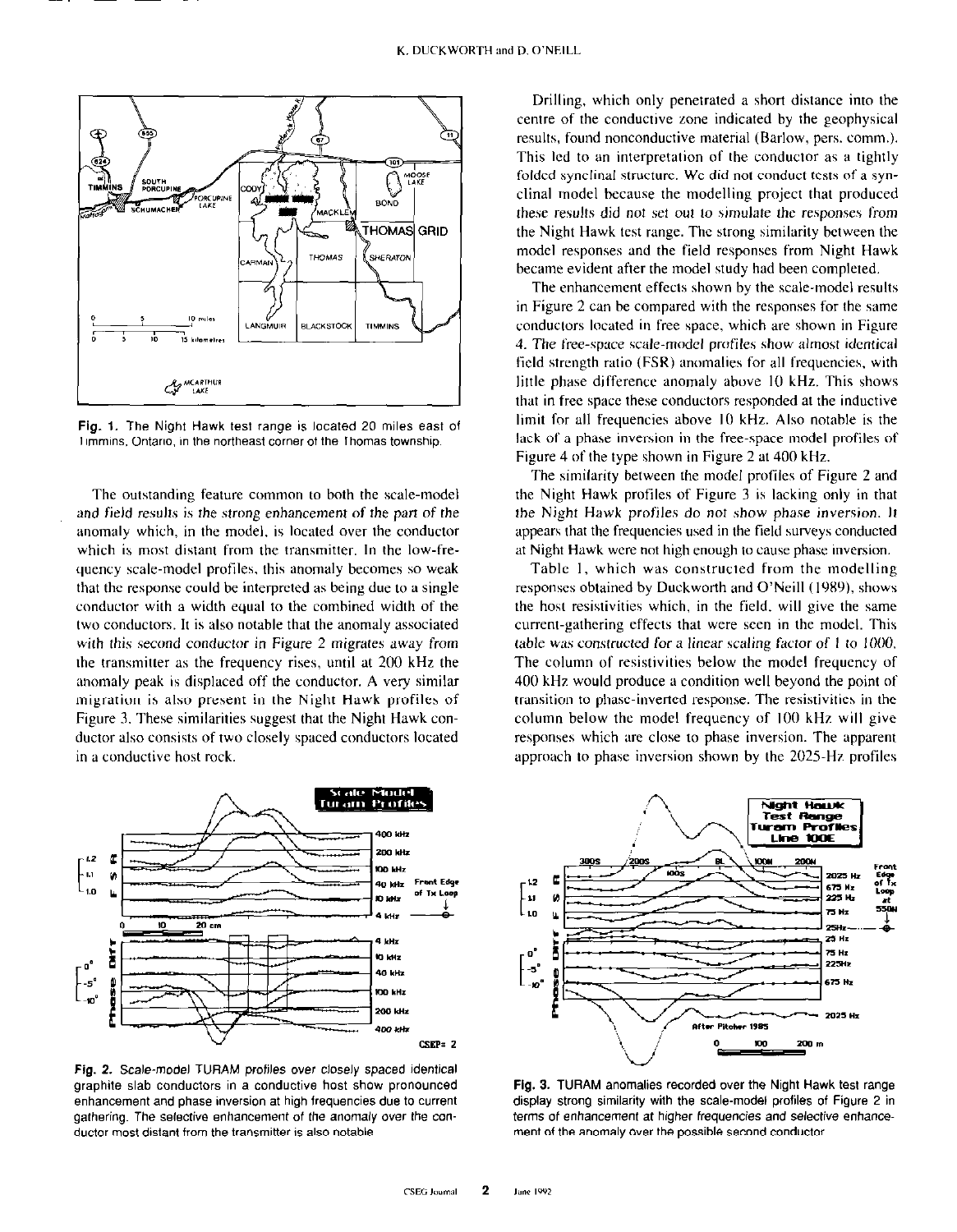

Fig. 4. Scale-model tests over the same graphite conductors used in Figure 2 but located in a free-space host. The uniform response throughout the frequency range indicates inductive limit response. The lack of enhancement and phase inversion at higher frequencies are notable.

in Figure 3 suggests that an estimate of the resistivity of the host for the conductor at Night Hawk can be found in the 100.kHz model frequency column of Table I for the field frequency of 2000 Hz. This shows that if the very similar effects observed at Night Hawk and in the scale model are both caused by current-gathering effects due to conductivity within the respective host environments, then the resistivity of the host at Night Hawk is of the order of 2000 ohm-m.

In the scale model, the increase of frequency from 100 kHz to 400 kHz gave phase inversion, so that as the full-scale system appears to have closely followed the model system, an increase in the frequency above the maximum frequency of 2025 Hz used in the full-scale system should also produce phase inversion. The exact frequency at which this transition will take place can not be predicted, but a full-scale frequency of 8000 Hz would give responses well beyond the

Table 1. The host resistivities shown within the main box will generate responses in the full scale which were seen in the model for the frequencies listed. All the resistivities in the column below the model frequency pf 400 kHz would cause phase inversion at the corresponding full-scale frequency (or any higher frequency).

| Linear Scale Factor 1:1000                                      |        |                   |                                         |           |          |
|-----------------------------------------------------------------|--------|-------------------|-----------------------------------------|-----------|----------|
| in the model $\equiv 1 \text{ km}$ in the field.<br><b>DITE</b> |        |                   |                                         |           |          |
|                                                                 |        | Model Frequencies |                                         |           |          |
| <b>Phase Inverted</b><br>÷.                                     |        | 400<br><b>kHz</b> | 100<br>kHz                              | 40<br>kHz | Ш<br>kHz |
| Ø<br>۵<br>Field<br>٥<br>Ш<br>lī.                                | 4 kHz  | 1000 *            | 4000<br><b>EINCHEASING CUNDUCTIVITY</b> | 10000     | 40000    |
|                                                                 | 2 kHz  | <b>500 BB</b>     | 20001                                   | 5000      | 20000    |
|                                                                 | 1 kHz  | <b>250 *</b>      | 1000                                    | 2500      | 10000    |
|                                                                 | 400 Hz | 100<br>兼          | 400                                     | 1000      | 4000     |
|                                                                 | 100 Hz | 25<br>兼。          | 100                                     | 250       | 1000     |
| Host Resistivities for Equivalent<br>(Ohm-metres)<br>Response   |        |                   |                                         |           |          |

point of phase inversion for a host resistivity of 2000 ohm-m. This leads us to predict that if operating frequencies of the order of 4000 Hz to 6000 Hz arc used at Night Hawk, an inversion of the phase response will be ohserved.

It is possible that geological configurations other than the model we propose could cause the Night Hawk conductor to display the behaviour shown in Figure 3. However, we believe that the reader will agree that the unusually good match between the scale model and full-scale results is compelling evidence that the response of the Night Hawk conductor (or conductors) is a good example of current gathering in operation.

### GENIE profiles

In the scale-model experiments the measured parameters were the amplitude and phase of the signal detected by a single receiving coil. The wide frequency range from 4 to 400 kHz used in the model allowed the amplitude data to be converted to the form of amplitude ratios between selected pairs of frequencies as employed by the GENIE system. Exact correspondence between the frequency pairs used in GENIE and the pairs available in the model was not attempted.

GENIE-type response profiles generated from the model data are shown in Figure 5, while the corresponding profiles obtained over Night Hawk as presented by Johnson and Dohorzynski (198X) arc shown in Figure 6. Again. the twoconductor character of the response at high frequency and the enhancement of the response as frequency increases are evident in both the model and field data. The  $3037.5/37.5$ raw GENIE profile shows the two-conductor response by a mild change of the slope of the anomaly which causes the profile to display two inflexions located at 12.5s and at the base line. The clear indication of the two conductors produced by the Fraser-type filtering of the raw profiles. which empha sises inflexions in the profile as described by Johnson and Doborzynski (1988), shows the benefit of the differential type of data display that the filtering provides and which TURAM generates directly. In that GENIE depends on the difference in response between frequencies, it can he seen that



Fig. 5. Scale-model responses over identical conductors presented in the format used by the GENIE exploration system.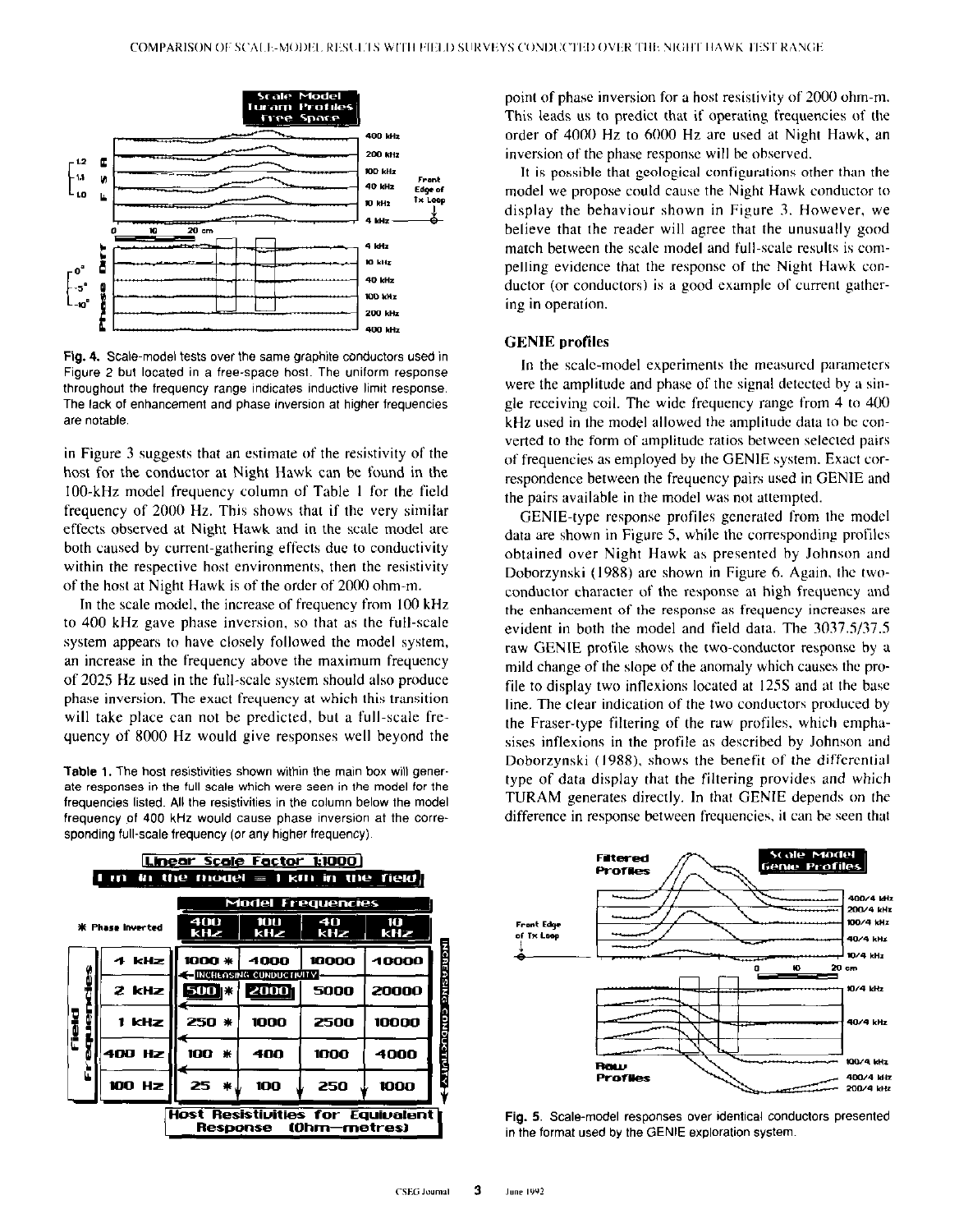this device appears to benefit considerably from the enhancement of these differences that current gathering provides.

# KM-37 profiles

Profiles obtained with the transient electromagnetic EM-37 system over the Night Hawk test range were published by Barlow et al. (1982) and are shown in Figure 7. At late time these responses are very similar to the response of a thin plate dipping away from the transmitter. as shown by West et al. (19x4). However, at early time these profiles show a pronounced change in slope located very close to the location of the base line. This change of slope is similar to the effect seen in the raw GENIE profiles of Figures 5 and 6. Examination of the early-time UTEM profiles provided by West et al.  $(1984)$  suggests that a similar break in slope is also present in the LJTEM data for this test range.

## PROTEM profiles

Some of the most recent tests at Night Hawk have been conducted with the moving-source PROTEM transient electromagnetic device. Figure 8 displays vertical-component profiles obtained with PROTEM along the same traverse used in all the surveys discussed above. These profiles were published in a case study of the operational characteristics of this







Hawk test range with the Geonics EM-37 indicate the presence 01 Night Hawk test range display a weak anomaly on the south flank 01 the two conductors in the early time responses. main anomaly which could be regarded as geologically insigniticant.

new system by McNeill (1989). It was the conclusion of this study that the response shown by PROTEM over Night Hawk was the response of a single wide conductor and that the small anomaly on the left shoulder of the main anomaly was geologically insignificant even though the PROTEM device was designed to achieve high spatial resolution of anomalies.

The scale-model profile displayed in Figure 9 was conducted for a simulated target depth of 90 m with a coil separation of 40 m. The graphite slab model conductors simulated full-scale conductors of SO m and 30 m width with separations of  $0$  and  $25$  m. This test was conducted in the frequency domain using horizontal coplanar coils. The weak anomaly on the flank of the main peak, seen when the conductors were separated, became imperceptible when the separation was reduced to zero, so that there appears to be no other reasonable conclusion than that the weak anomaly on the flank was caused by the presence of the two separate conductors. The character of this weak-shoulder anomaly in the scale-model data of Figure 9 appears to be very similar to the weak anomaly centred at IZSS on the PROTEM profiles in Figure X. This suggests that the PROTEM data did in fact indicate the two-conductor character of the target at the Night Hawk site. This response over Night Hawk appears to verify that the aim of providing better spatial resolution than other moving-source systems has been achieved.

### Discussion

It appears that both frequency-domain and transient electromagnetic (TEM) profiles indicate the two-conductor interpretation which has been presented above. When fixed-loop systems are employed, the effect of the second conductor, as seen in the secondary-field profiles of TEM systems, is much weaker than that of the conductor nearest to the transmitter. This contrasts with the tendency of TURAM or filtered GENIE data to emphasize the anomaly over the second conductor. It



Fig. 7. Transient electromagnetic profiles obtained over the Night Fig. 8. Geonics PROTEM transient system profiles obtained over the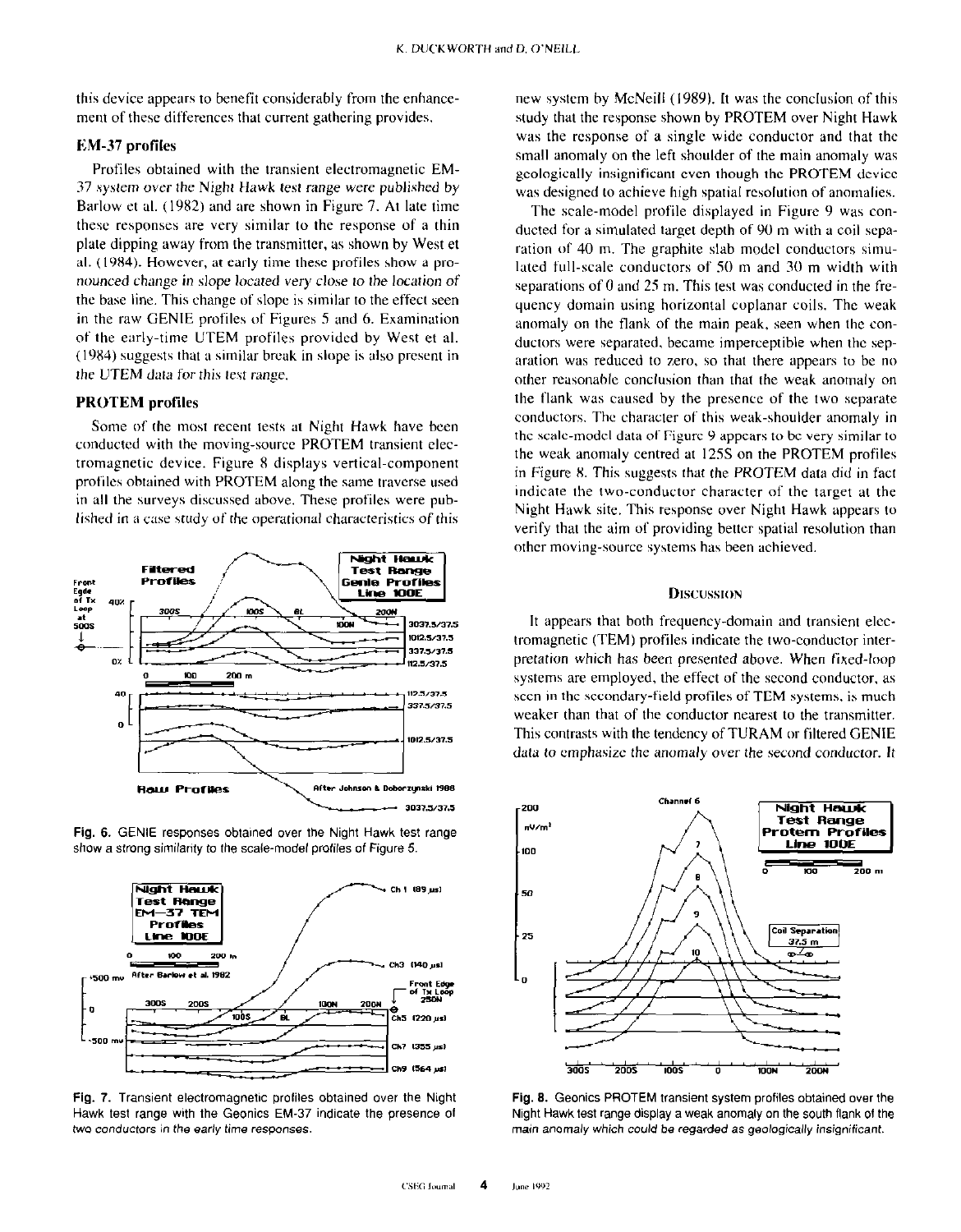

Fig. 9. Scale-model profiles which simulate the geometry of the PROTEM system as used at Night Hawk show that a weak anomaly developed on the flank of the main anomaly when the two conductors were separated.

is clear that the effects of the second conductor can be all too easily overlooked in TEM profiles. This suggests that fixedloop TEM data might benefit from being presented in a differential form of the type produced automatically by TURAM.

The enigmatic behaviour of the Night Hawk conductor can be explained in terms of the target consisting of two closely spaced steeply dipping conductors. The gap between these conductors does not appear to be large so that it is not detected by moving-source in-line systems which use large coil separations, and its influence becomes negligible at low frequency or late time. The two conductors do not have to be connected other than by their mildly conductive host.

The responses observed in the scale model were due to the gathering of current into the target conductors from the host. The notable similarity between the field data and the scalemodel data leads to the conclusion that it is probable that the responses detected over the Night Hawk test range are also due to current gathering.

#### **REFERENCES**

- Barlow, R.B., Pitcher, D.H. and Wadge, D.R., 1982, Night Hawk geophysical test range results, Night Hawk Lake, District of Cochrane, in Wood, J., White, O.L., Barlow, R.B. and Colvine, A.C., Eds., Summary of field work: Ont. Geol. Surv., Misc. Paper 106, 152-161.
- Duckworth, K. and O'Neill, D., 1989, Turam responses in a scale model conductive environment for single and paired conductors: Can. J. Expl. Geophys. 25, 115-137.
- Johnson, I. and Doborzynski, Z., 1988, A novel fixed source electromagnetic system: Geophys. Prosp. 36, 167-193.
- Lajoie, J.J. and West, G.F., 1976, The electromagnetic response of a conductive inhomogeneity in a layered earth: Geophysics 41, 1133-1156.
- Macnae, J.C. and Walker, P., 1981, The Thomas township test target: an example of EM interpretation using simple models: Res. in Appl. Geophys., No. 22, Geophys. Lab., Dept. of Physics, Univ. of Toronto.
- McNeill, J.D., 1989, Case history high resolution moving Tx/Rx TEM57 survey Night Hawk geophysical test range: Unpubl. Tech. Note, Geonies Ltd.
- Pitcher, D.H., 1985, Night Hawk geophysical test range results, District of Cochrane, in Wood, J., White, O.L., Barlow, R.B. and Colvine, A.C., Eds., Summary of field work: Ont. Geol. Surv., Misc. Paper 126, 170-177.
- West, G.F., Macnae, J.C. and Lamontagne, Y., 1984, A time-domain EM system measuring the step response of the ground: Geophysics 49, 1010-1026.